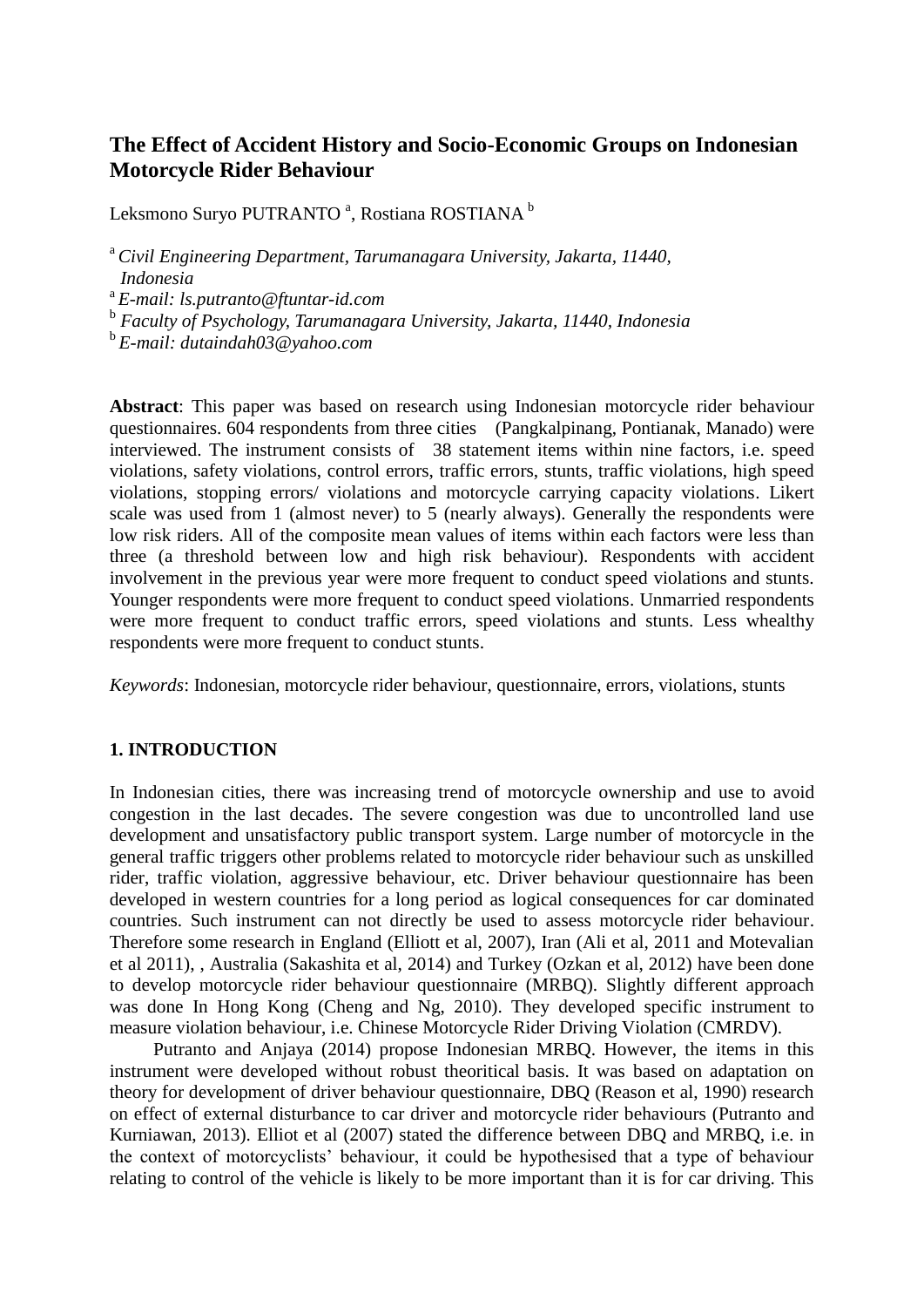is because motorcycling is inherently much more demanding on control skills than car driving (Elliot et al, 2007).

Furthermore, MRBQ is sensitive to local customs. Items about protective clothing in England (Elliot et al, 2007) were not relevant in developing countries such as Iran (Motevalian et al, 2011) and Indonesia. In Iran, "carry passengers for money" seems to be illegal (Motevalian e al, 2011), whilst in Indonesia "motorcycle taxi" (called as "ojek" in local term) is a common "public transport" although not formally mentioned in Indonesian Traffic and Land Transport Law No. 22/ 2009. Therefore the needs to develop Indonesian MRBQ is justified. The Indonesian MRBQ (Putranto and Rostiana, 2014a) was used in three cities in Indonesia (Pangkalpinang, Pontianak and Manado). Originally, 38 statement items in Indonesian MRBQ were gouped into six subscales (factors), i.e. speed violations (SV), safety violations (SAV), control errors (CE), traffic erros (TE), stunts (S) and traffic violations (TV) as used in Persian MRBQ (Motevalian et al, 2011). Effects of accident history and socio economic factors to these six factors were reported in Putranto and Rostiana (2014b). However, based on factor analysis conducted by Putranto and Rostiana (2015), nine factors were extracted. This paper is intended to evaluate effects of accident history and socio economic factors to these nine factors.

#### **2. LITERATURE REVIEW**

There were several driver behaviour questionnaire (DBQ) in some countries. One of them was Manchester DBQ (Lawton et al, 1997). Respondents were asked to rate using Likert scale from 1 (never) to 6 (almost always) their frequency to conduct aggresive, violation, erorr and lapse behaviours.

Earlier, Furnham and Saipe (1993) developed specific DBQ for driver with no previous involvement in traffic violations. Horwood and Fergusson (2000) in a study on relationship between drink driving and traffic accident within young drivers group in New Zealand used DBQ developed by Reason et al (1991) in England with necessary adjustment for New Zealand condition. Xie and Parker (2002) considered Chinese culture to modify Manchester DBQ. As a result accuracy of Chinese DBQ to predict traffic violations was improved. An example of spesific Chinese culture was identifying him/ her self as a colleague of police officers. Cultural factors were also considered by Lajunen et al (2004) when using Manchester DBQ in a research in Netherland and Finland. Sullman et al (2002) found that DBQ for four wheeler drivers can be used for truck drivers in New Zealand.

Reason et al (1990) defined violation as deliberate (though not necessarily reprehensible) deviations from those practices believed necessary to maintain the safe operation of a potentially hazardous system. Reason et al (1990) defined errors as the failure of planned actions to achieve their intended consequence. Errors can involve two psychologically distinct kinds of 'straying': the unwitting deviation of action from intention *(slips* and *lapses);* and the departure of planned actions from some satisfactory path towards a desired goal *(mistakes).*

As mentioned before, motorcycling is inherently much more demanding on control skills than car driving (Elliot et al, 2007). Therefore they developed motorcycle rider behaviour questionnaire (MRBQ). They extracted 43 indicators in five factors, i.e. traffic violations, speed violations, stunts, traffic errors and safety equipments. In Persian MRBQ (Motevalian et al, 2011), the first four factors were the same with MRBQ developed by Elliot et al (2007), i.e. traffic violations, speed violations, stunts and traffic errors. However, safety equipments factor was not in Persian MRBQ as the use of motorcycle rider protective clothings was not common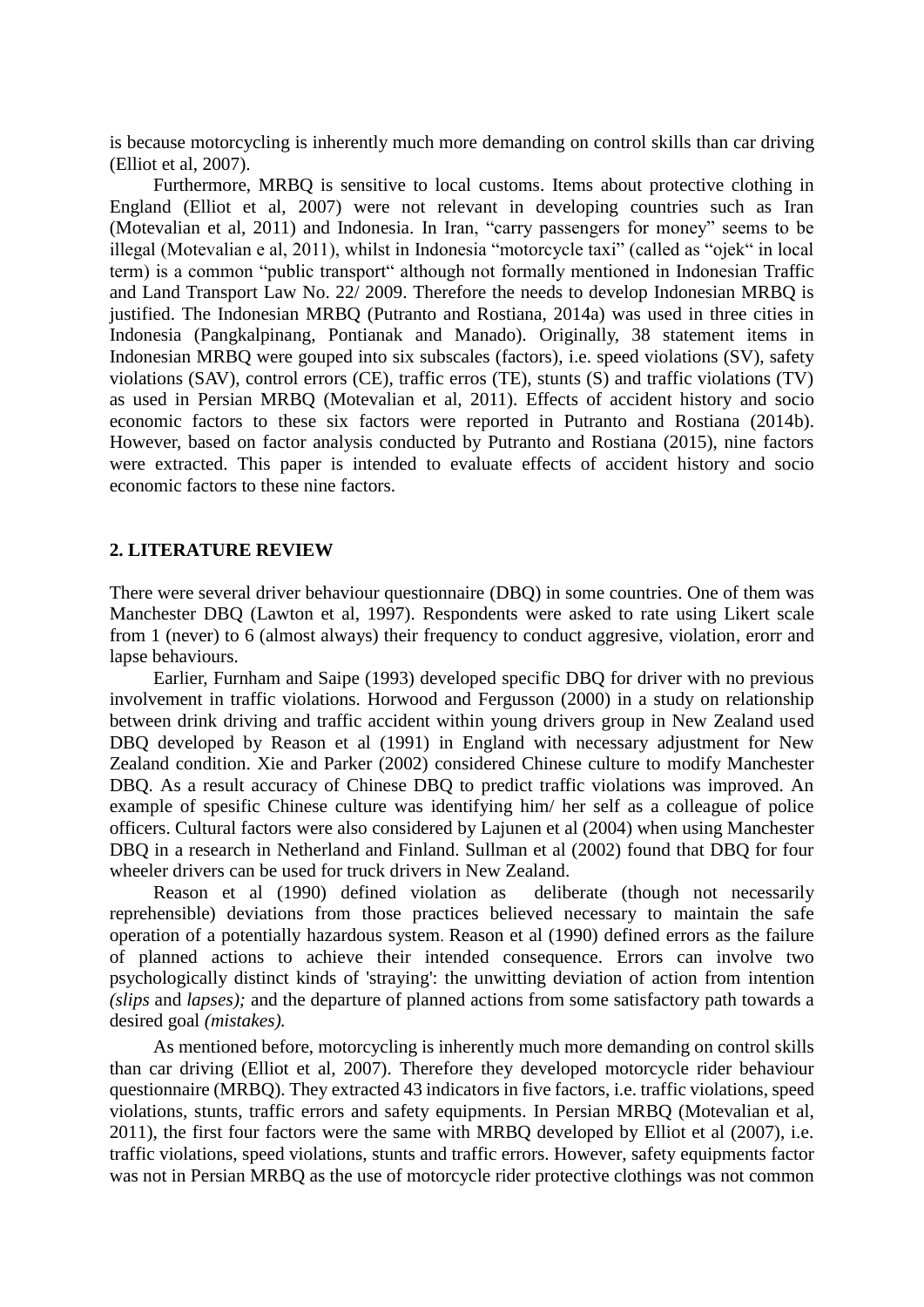in Iran. As substitutes, Persian MRBQ added two other factors, i.e. safety violations and traffic violations. In Australian MRBQ (Sakashita et al, 2014), there were four factors, i.e. errors (without distinction between traffic errors and control errors), speed violations, stunts and protective clothings (similar with safety equipments).

Instead of developing Chinese MRBQ Tiongkok, Cheng and Ng (2010) developed CMRDV (Chinese Motorcycle Rider Driving Violation). This questionnaire only consists of two factors, i.e. aggressive violations and ordinary violations.

As stated in the introduction, Putranto and Rostiana (2014a) developed Indonesian MRBQ with 38 item statements. Respondents were asked to rate using Likert scale from 1 (never) to 5 (almost always) their frequency to conduct each item statement. The followings are list of 38 statement items, beginning the two or three digits letter factor code (representing six factors in Persian MRBQ) and one or two digits statement item number:

- TE1-Fail to notice that pedestrians are crossing when turning into a side street from a main road
- TE2-Not notice someone stepping out from behind a parked vehicle until it is nearly too late
- TE3-Pull out on to a main road in front of a vehicle that you had not noticed, or whose speed you have misjudged
- TE4-Fail to notice or anticipate that another vehicle might pull out in front of you and have difficulty stopping
- TE5-Queuing to turn left on a main road, you pay such close attention to the main traffic that you nearly hit the vehicle in front
- TE6-Distracted or pre-occupied, you belatedly realise that the vehicle in front has slowed and you have to brake hard to avoid a collision
- TE7-Attempt to overtake someone that you had not noticed to be signalling a left turn
- TE8-When riding at the same speed as other traffic, you find it difficult to stop in time when a traffic light has turned against you
- TE9-Ride so close to the vehicle in front that it would be difficult to stop in an emergency
- TE10-Run wide when going round a corner
- SV11-Ride so fast into a corner that you feel like you might lose control
- SV12-Exceed the speed limit on a country/rural road
- SV13-Disregard the speed limit late at night or in the early hours of the morning
- SV14-Exceed the speed limit on a motorway
- SV15-Exceed the speed limit on a residential road
- SV16-Race away from traffic lights with the intention of beating the driver/rider next to you
- SV17-Ride between two lanes of fast moving traffic
- SV18-Get involved in unofficial 'races' with other riders or drivers
- SV19-Ride so fast into a corner that you scare yourself
- S20-Attempt to do, or actually do, a wheelie
- S21-Intentionally do a wheel spin
- CE22-Find that you have difficulty controlling the bike when riding at speed
- CE23-Skid on a wet road or manhole cover
- CE24-Driver deliberately annoys you or puts you at risk
- SV25-Ride when taking drugs or medications which might have effects on your riding
- TV26-Cross junction when traffic light is red
- TV27-Riding in opposite direction of road way
- TV28-Riding in sidewalk
- TV29-Call with mobile phone while riding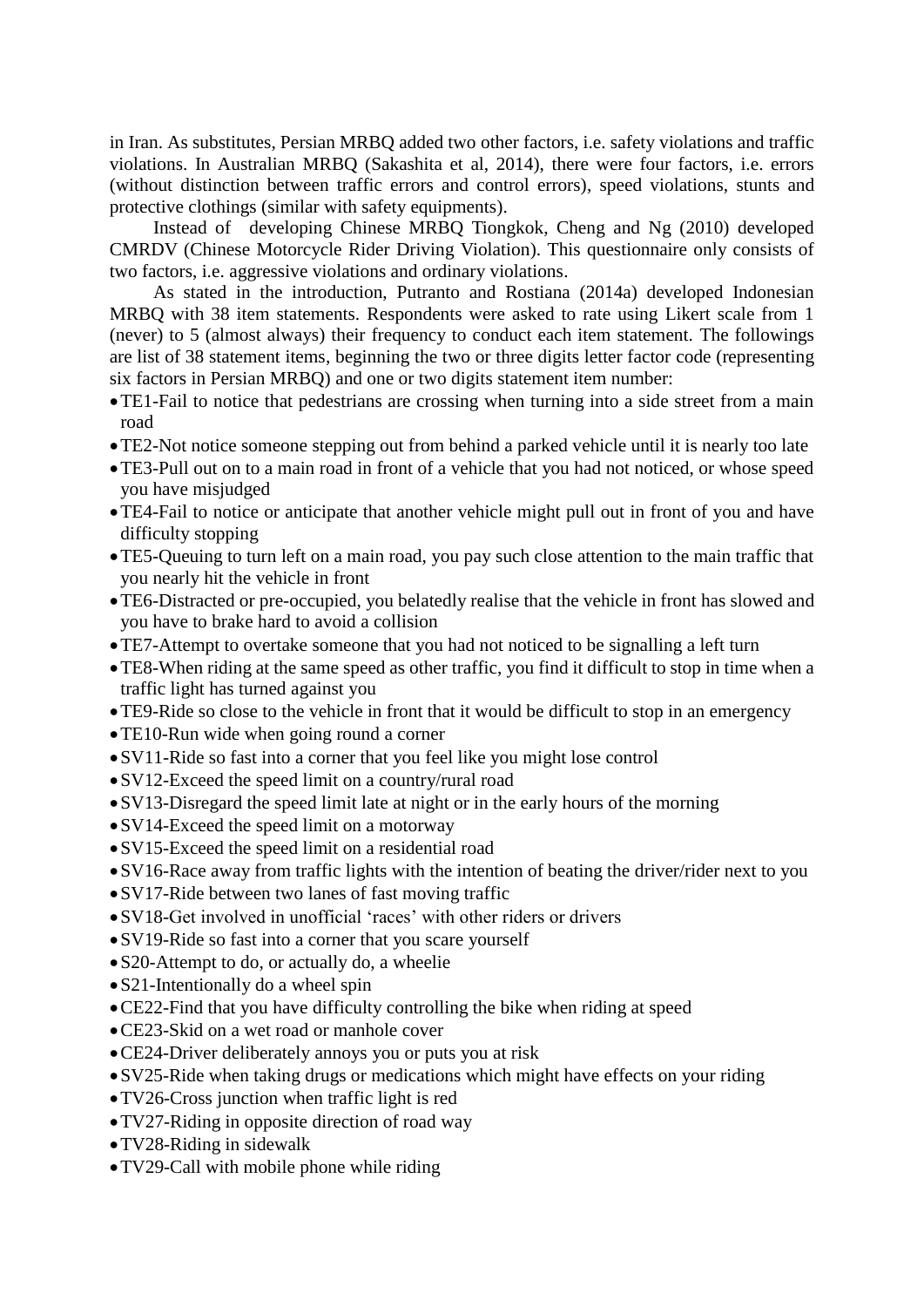- TV30-Smoking while riding
- SAV31-Using helmet without chin straps or not fastening it.
- CE32-Carry a large carriage with motorcycle
- SAV33-Carry more than one passenger with your motorcycle
- S34-Have a crash with a parked vehicle and make damage to it, but escape from crash scene
- SAV35-Riding with an impaired motorcycle
- SAV36-Riding without helmet
- SAV37-Carry a passenger who have not worn helmet
- CE38-Delay in noticing the car in front of you when opening door suddenly and control your motorcycle difficulty

The instrument was then used to evaluate effects of accident histroy and socio economic factors to motorcycle rider behaviours in three cities (Pangkal Pianang, Pontianak and Manado). The works reported in Putranto and Rostiana (2014b) were using six factors in Persian MRBQ to group the item statements. Mean of composite factor scores (from item statements within each factor) were calculated to represent each factor. The followings were the summary of the findings:

- The respondents were relatively low risk riders as the mean of composite factor scores were less then three which is a marginal score between safe and risky behaviours.
- Stunts were consistently least frequent behaviours within all groups of respondents with mean of composite factor scores less than 1.4.
- Respondents involve in at least an accident within last one year tend to conduct all factors more frequently compare to respondents with no accident history within last one year.
- Male respondents tend to conduct speed violations and stunts compare to female respondents.
- Younger respondents from young adult age group (18-39 years old) tend to conduct more frequent speed violations compare to respondents from older age group.
- Unmarried respondents tend to conduct more frequent traffic erros, speed violations and stunts compare to married respondents.
- Unexpectedly, whealtier (identified from higher monthly expenditure as a proxy) respondents tend to conduct more frequent stunts compre to less whealthy respondents.

Instead of only six factors as in Persian MRBQ, Putranto and Rostiana (2015) found nine factors as follows:

- SV\*-Speed violations (SV11, SV12, SV15, SV16, SV17, SV19, TE6, TE10)
- SAV\*-Safety violations (SAV31, SAV36, SAV37)
- TE\*-Traffic errors (TE1, TE2, TE3, CE22)
- HSV\*-High speed violations (SV13, SV14)
- $\bullet$  S<sup>\*</sup>-Stunts (S20, S21, SV25)
- CE\*-Control errors (CE23, CE24, CE38)
- SEV\*-Stopping errors/ violations (TE8, TE9, TV26, S34)
- TV\*-Traffic violations (TV27, TV28)
- MCCV\*-Motorcycle carrying capacity violations (CE32, SAV33, SAV35)

It can be seen that some factors were combination of statement items from more than one factor in Persian MRBQ. However these new factor membership were not only statistically justified but also logic. On the other hand there were additional three factors. One of them was high speed violations containing statement items related to speed violations in high speed situation (off peak hours and motorway) apart from the original factor in Persian MRBQ, i.e. speed violation. This paper is intended to evaluate effects of accident history and socio economic factors to nine factors found in Putranto and Rostiana (2015). The reader are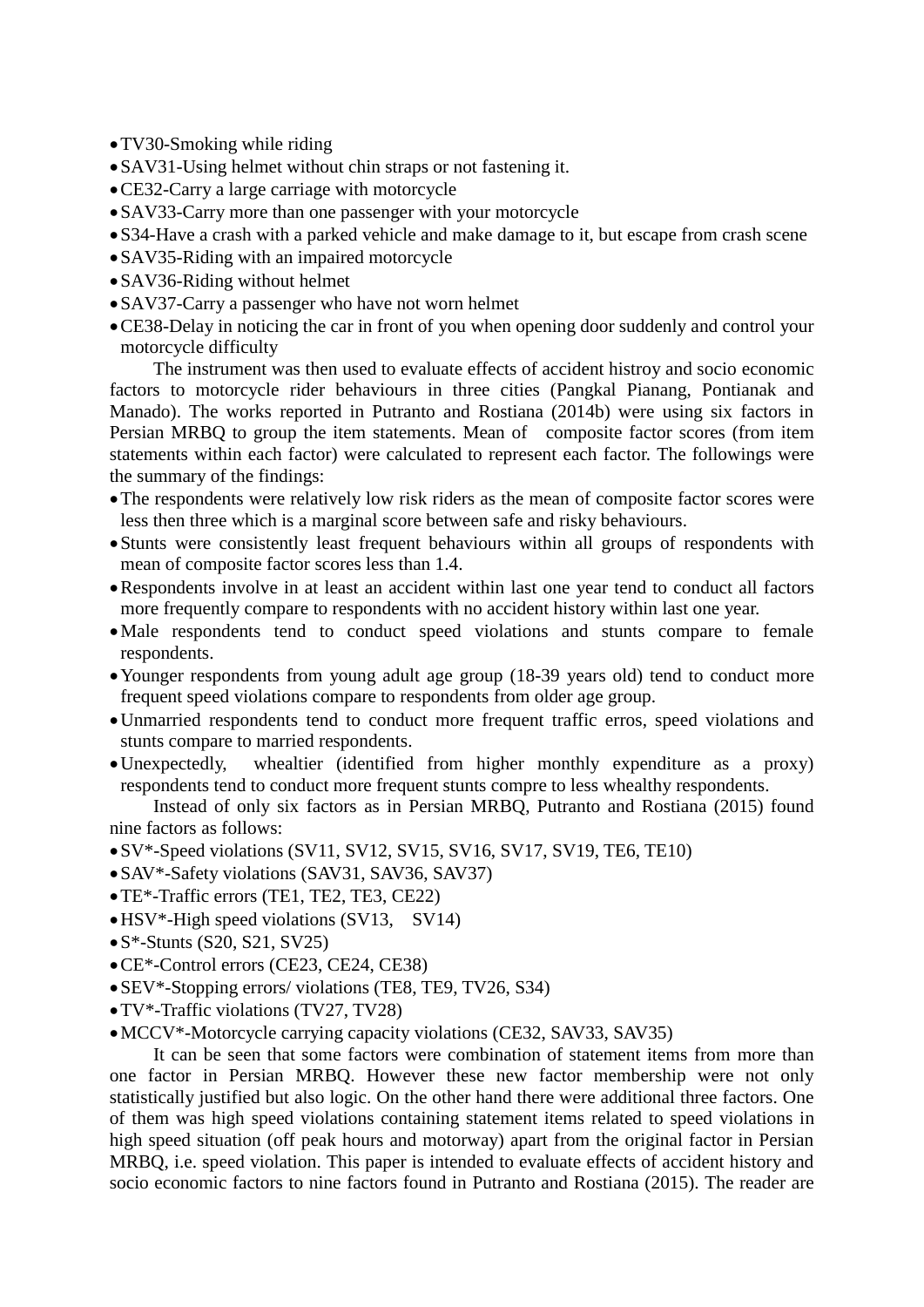asked to aware that in Putranto and Rostiana (2014b) only six factors from Persian MRBQ were used for analysis.

### **3. METHODOLOGY**

Data collection was conducted in three of five original cities in the research proposal. As the funding granted by the Directorate General of Higher Education was ony about 65% of the proposed budget, some modification was made as indicated in Table 1.

| <b>Research Proposal</b> |             | <b>Research Implementation</b> |             |  |
|--------------------------|-------------|--------------------------------|-------------|--|
| Cities                   | Number of   | <b>Cities</b>                  | Number of   |  |
|                          | Respondents |                                | Respondents |  |
| Pontianak                | 120         | Pontianak                      | 203         |  |
| Manado                   | 120         | Manado                         | 200         |  |
| Medan                    | 120         | Pangkalpinang                  | 201         |  |
| Surabaya                 | 120         |                                |             |  |
| Ambon                    | 120         |                                |             |  |
| Total                    |             |                                |             |  |

Tabel 1. Modification of number of cities and number of respondents

It can be seen that although number of cities were decrease but number of total resepondents were still above 600. Finally 604 questionnaires were completely filled. Survey in Pontianak (representing Kalimantan/ Borneo island) and Manado (representing Sulawesi island) were conducted as proposed (although number of respondents was increased). In these cities research counter parts supported by local students were available. Medan (representing Sumatra island) was removed due to inavailability of research counterpart and replaced with Pangkalpinang. The replacement city had a unique characteristics regarding motorcycle riders, i.e. balance gender ratio between male and female riders and high proportion of very young riders (younger than licensing age). Knowledge on riders in Java island can be represented by two preliminary surveys by the research team in Jakarta (Putranto and Anjaya, 2014) and (Putranto et al, 2014). Even the questionnaires used in Pontianak, Pangkalpinang and Manado was based on questionnaire improvement process after surveys in Jakarta. One of the feature of improvements was combination of *favourable* and *unfavourable* statements in the questionnaire to avoid social desirability*.*

Each factor then represented by the mean score of items within the factor. The mean of this composite factor scores were compared between pairs of groups of respondents based on: • Monthly expenditure ( $>3$  million IDR or  $\leq 3$  million IDR) as a proxy of wealth level

- Gender
- Marital status (married or unmarried)
- Age (40-60 years old representing middle adulthood or 18-39 years old representing young adulthood in Erikson's stages of development)
- Accident history in the last one year (at least involve in one accident or not)

Blamed in the accident (blamed or not blamed)

Means of nine composite factors (Putranto and Rostiana, 2015) were compared between groups. A 0.05 significant level was used. IBM SPSS Statistics 22 was used to help analysis.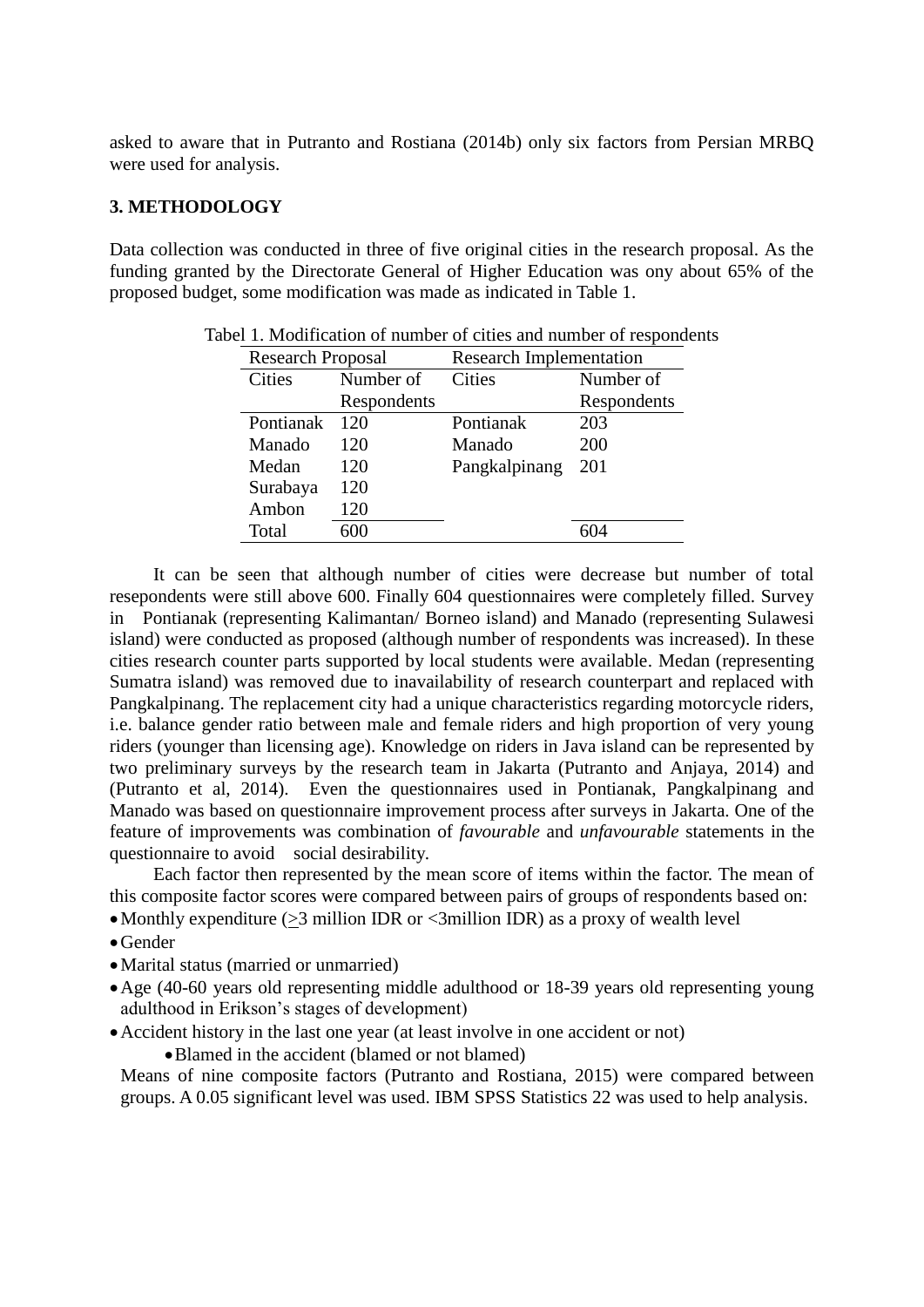#### **4. CHARACTERISTICS OF RESPONDENTS**

According to prediction of local expert, gender ratio between male and female motorcycle riders in Pangkalpinang is about 1:1. This was not the case for other cities, i.e. about 2:1 in Pontianak and about 3:1 in Manado. The final gender ratio the sample in each city was about 55:45 in Pangkalpinang, 65:35 in Pontianak and 73:27 in Manado respectively. The overal gender ratio in three cities was 64:36.

Respondents ini Pangkalpinang were between 14 and 60 years old (mean 23.1 years old). Although respondents under licensing age (younger than 17 years old) were only five persons, in real life there was social presure to ride motorcycle in very early age. Respondents in Pontianak were between 18 and 55 years old (mean 24.7 years old). Respondents in Manado were between 16 and 67 years old (mean 26.6 years old). Respondents under licensing age were 3 persons. The overall respondents mean age in 3 cities was 24.8 years old. The other characteristics of 604 respondents filling the Indonesian MRBQ were as presented in Table 2.

| Table 2. Characteristics of respondents          |                           |                        |    |               |  |
|--------------------------------------------------|---------------------------|------------------------|----|---------------|--|
| Characteristics                                  | Percentage of respondents |                        |    |               |  |
|                                                  | Pangkal                   | Pontianak Manado Three |    |               |  |
|                                                  | Pinang                    |                        |    | <b>Cities</b> |  |
| Married                                          | 18                        | 23                     | 35 | 25            |  |
| From outside the province                        | 4                         | 5                      | 21 | 10            |  |
| Live in the capital of province                  | 73                        | 3                      | 27 | 34            |  |
| Monthly expenditure less than USD 80             | 69                        | 73                     | 56 | 65            |  |
| Involve in at least an accident in last one year | 83                        | 83                     | 62 | 75            |  |

#### **5. SUMMARY OF THE COLLECTED DATA**

Table 3 shows the summary of the collected data. It describes mean scores of each 38 item statement for each city and for three cities.

The respondents in three cities were relatively low risk riders because none of the mean scores were above three. The highest mean score was 2.99 (TV30-smoking while riding in Manado.

Stunts were clearly less frequent conducted. All mean scores of statement items on stunts were less than 1.35. The lowest mean score was 1.04 (S34- have a crash with a parked vehicle and make damage to it, but escape from crash scene) in Pontianak.

If factors in Persian MRBQ were used in three cities, the highest mean of composite factor scores was from control error factor (2.02). This was followed by traffic error (1.98), speed violation (1.93), safety violation (1.85), traffic violation (1.77) and stunt (1.19) respectively. The fact that the mean of composite factor scores from two error related factors were the highest suggested that there were problems with riding skills of respondents from three cities. Among three violation factors, the highest mean of composite factor scores was from speed violation factor, suggesting that speed related violations were dominant in three cities. Stunts involve acrobatic movements of motorcycles. Such behaviours require very high riding skills and therefore had scores far below other behaviours.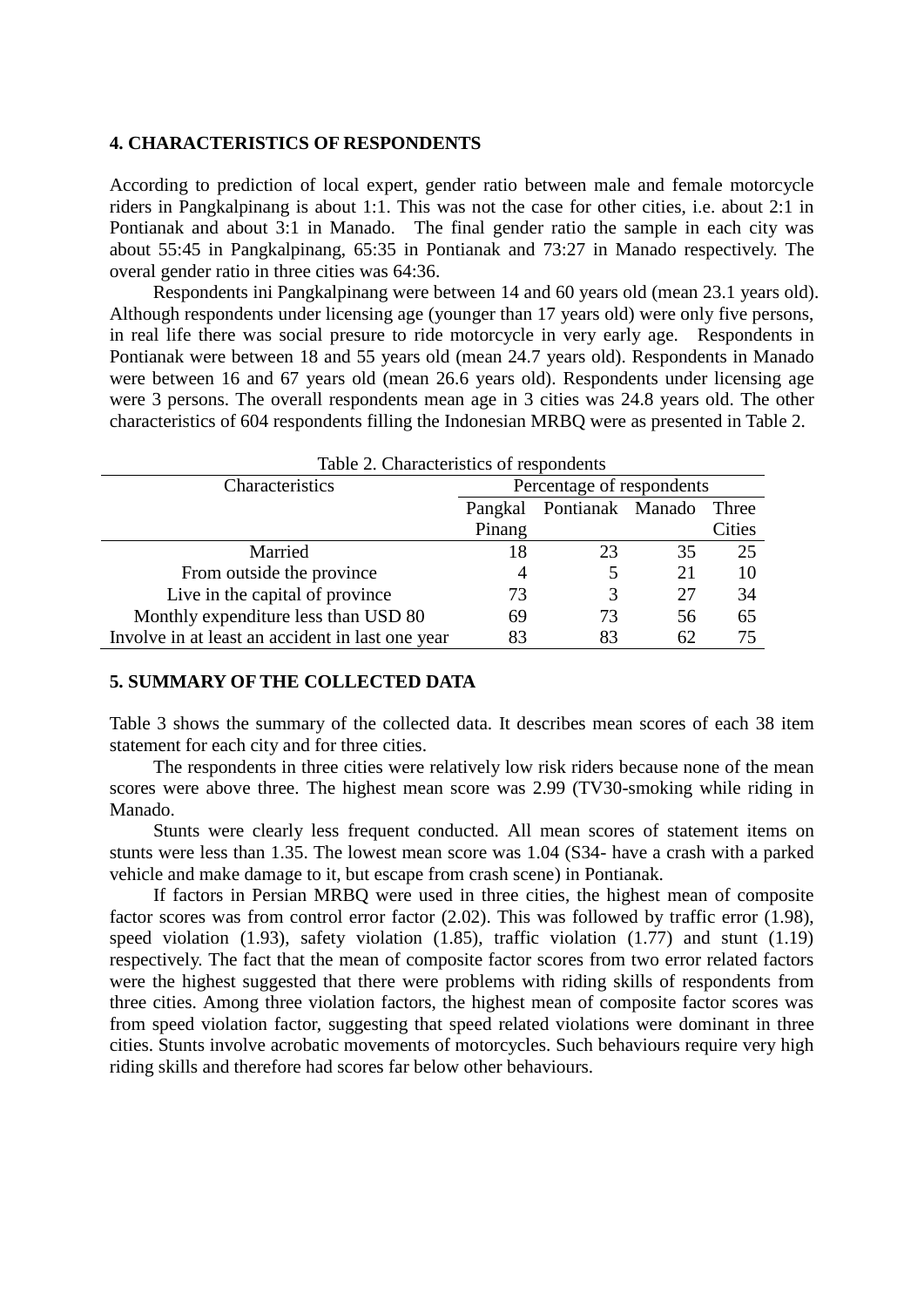| <b>Statement</b> | Mean Score |           |        |               |
|------------------|------------|-----------|--------|---------------|
| Item             | Pangkal    | Pontianak | Manado | Three         |
|                  | Pinang     |           |        | <b>Cities</b> |
| TE1              | 1.81       | 1.80      | 1.72   | 1.78          |
| TE <sub>2</sub>  | 2.00       | 1.96      | 1.91   | 1.96          |
| TE3              | 2.07       | 1.92      | 2.30   | 2.10          |
| TE4              | 2.34       | 2.80      | 2.03   | 2.39          |
| TE5              | 1.82       | 1.70      | 1.74   | 1.75          |
| TE <sub>6</sub>  | 2.53       | 2.07      | 2.35   | 2.31          |
| TE7              | 1.89       | 1.72      | 1.91   | 1.84          |
| TE8              | 1.86       | 1.90      | 1.60   | 1.79          |
| TE9              | 1.85       | 1.90      | 1.87   | 1.87          |
| <b>TE10</b>      | 2.15       | 1.74      | 2.18   | 2.02          |
| <b>SV11</b>      | 1.73       | 1.43      | 1.65   | 1.60          |
| SV12             | 2.04       | 1.63      | 1.95   | 1.87          |
| SV13             | 2.51       | 2.09      | 2.35   | 2.32          |
| <b>SV14</b>      | 2.41       | 1.92      | 2.23   | 2.19          |
| <b>SV15</b>      | 1.92       | 1.63      | 1.85   | 1.79          |
| SV16             | 1.62       | 1.51      | 1.60   | 1.58          |
| <b>SV17</b>      | 1.75       | 1.62      | 1.76   | 1.71          |
| <b>SV18</b>      | 2.72       | 1.68      | 2.54   | 2.31          |
| SV19             | 2.13       | 1.57      | 2.30   | 2.00          |
| S <sub>20</sub>  | 1.33       | 1.08      | 1.30   | 1.24          |
| S21              | 1.34       | 1.14      | 1.32   | 1.26          |
| <b>CE22</b>      | 2.26       | 1.99      | 2.15   | 2.13          |
| <b>CE23</b>      | 2.38       | 1.90      | 2.42   | 2.23          |
| <b>CE24</b>      | 2.44       | 1.67      | 2.42   | 2.18          |
| SAV25            | 1.31       | 1.24      | 1.24   | 1.26          |
| <b>TV26</b>      | 1.59       | 1.63      | 1.61   | 1.61          |
| <b>TV27</b>      | 1.53       | 1.36      | 1.70   | 1.53          |
| <b>TV28</b>      | 1.23       | 1.16      | 1.46   | 1.28          |
| <b>TV29</b>      | 2.06       | 2.06      | 1.89   | 2.00          |
| TV30             | 2.62       | 1.68      | 2.99   | 2.43          |
| SAV31            | 1.90       | 1.57      | 2.36   | 1.94          |
| <b>CE32</b>      | 1.87       | 1.63      | 1.98   | 1.83          |
| SAV33            | 2.19       | 1.68      | 2.37   | 2.08          |
| S34              | 1.09       | 1.04      | 1.08   | 1.07          |
| SAV35            | 1.53       | 1.16      | 1.36   | 1.35          |
| SAV36            | 2.07       | 1.81      | 2.33   | 2.07          |
| SAV37            | 2.58       | 2.00      | 2.63   | 2.40          |
| <b>CE38</b>      | 1.87       | 1.47      | 1.79   | 1.71          |

Table 3. Summary of the collected data

# **6. EFFECTS OF ACCIDENT HISTORY AND SOCIO ECONOMIC GROUPS**

Tables 4 to 9 show the results of mean difference t-test of factors composite scores between different accident history in the last one year and different socio economi groups. Table 4 shows that respondents involved in at least an accident in the last one year were more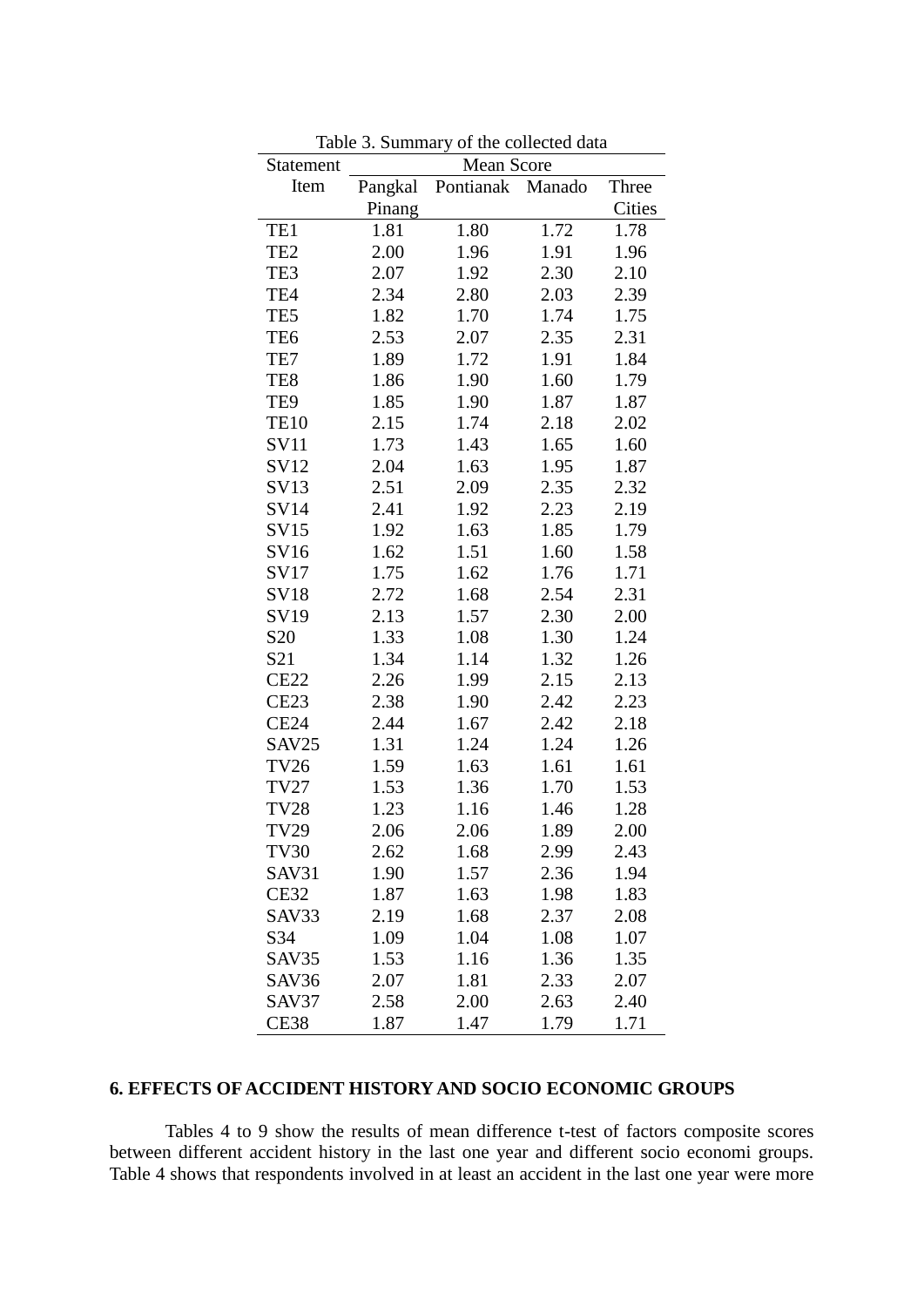frequently conduct speed violations, safety violations, high speed violations, stunts, control errors and traffic violations. Table 5 shows that there were no significant difference of motorycle rider behaviours in three cities between blame/ not blamed respondents as guilty rider in the accident.

|         | <b>Mean Composite Scores</b>              |                                      |                           |                      |                          |
|---------|-------------------------------------------|--------------------------------------|---------------------------|----------------------|--------------------------|
| Factors | Have<br>Accident<br>History#<br>$(N=146)$ | No Accident<br>History#<br>$(N=458)$ | Mean<br><b>Difference</b> | Significant<br>Level | Significant?<br>(Yes/No) |
| $SV^*$  | 2.145                                     | 1.780                                | 0.365                     | < 0.001              | Yes                      |
| $SAV^*$ | 2.303                                     | 2.084                                | 0.219                     | 0.004                | Yes                      |
| $TE*$   | 1.968                                     | 1.935                                | 0.033                     | 0.575                | No                       |
| $HSV*$  | 2.613                                     | 2.136                                | 0.477                     | < 0.001              | Yes                      |
| $S^*$   | 1.397                                     | 1.210                                | 0.187                     | 0.002                | <b>Yes</b>               |
| $CE*$   | 2.246                                     | 1.971                                | 0.275                     | < 0.001              | Yes                      |
| $SEV^*$ | 1.678                                     | 1.556                                | 0.122                     | 0.058                | No                       |
| $TV^*$  | 1.579                                     | 1.353                                | 0.226                     | 0.003                | Yes                      |
| $MCV^*$ | 1.824                                     | 1.728                                | 0.096                     | 0.141                | No                       |

Table 4. Factors Composite Scores from Different Accident History Group Mean **Difference** 

# accident history in the last one year

| Table 5. Factors Composite Scores from Different Blamed Group Mean Difference |  |  |  |
|-------------------------------------------------------------------------------|--|--|--|
|-------------------------------------------------------------------------------|--|--|--|

|         | <b>Mean Composite Scores</b>       |                      |                    |                      |                          |
|---------|------------------------------------|----------------------|--------------------|----------------------|--------------------------|
| Factors | <b>Not</b><br>Blamed##<br>$(N=90)$ | Blamed##<br>$(N=51)$ | Mean<br>Difference | Significant<br>Level | Significant?<br>(Yes/No) |
| $SV^*$  | 2.131                              | 2.139                | $-0.009$           | 0.948                | N <sub>o</sub>           |
| $SAV^*$ | 2.311                              | 2.261                | 0.050              | 0.741                | N <sub>0</sub>           |
| $TE*$   | 1.971                              | 1.984                | $-0.013$           | 0.903                | N <sub>0</sub>           |
| $HSV*$  | 2.461                              | 2.755                | $-0.294$           | 0.172                | N <sub>0</sub>           |
| $S^*$   | 1.363                              | 1.431                | $-0.069$           | 0.533                | N <sub>0</sub>           |
| $CE^*$  | 2.274                              | 2.143                | 0.131              | 0.353                | No                       |
| $SEV^*$ | 1.589                              | 1.779                | $-0.191$           | 0.110                | N <sub>0</sub>           |
| $TV^*$  | 1.589                              | 1.598                | $-0.009$           | 0.951                | N <sub>0</sub>           |
| $MCV^*$ | 1.789                              | 1.876                | $-0.087$           | 0.527                | N <sub>0</sub>           |

## blamed as the guilty rider in the accident

Surprisingly, whealtier respondents tend to conduct motorcycle carrying capacity violations compare to less whealtier respondents (Table 6). Compare to female respondents, male respondents were more frequently conduct speed violations, high speed violations, stunts, stopping errors/ violations and motorcycle carrying capacity violations (Table 7).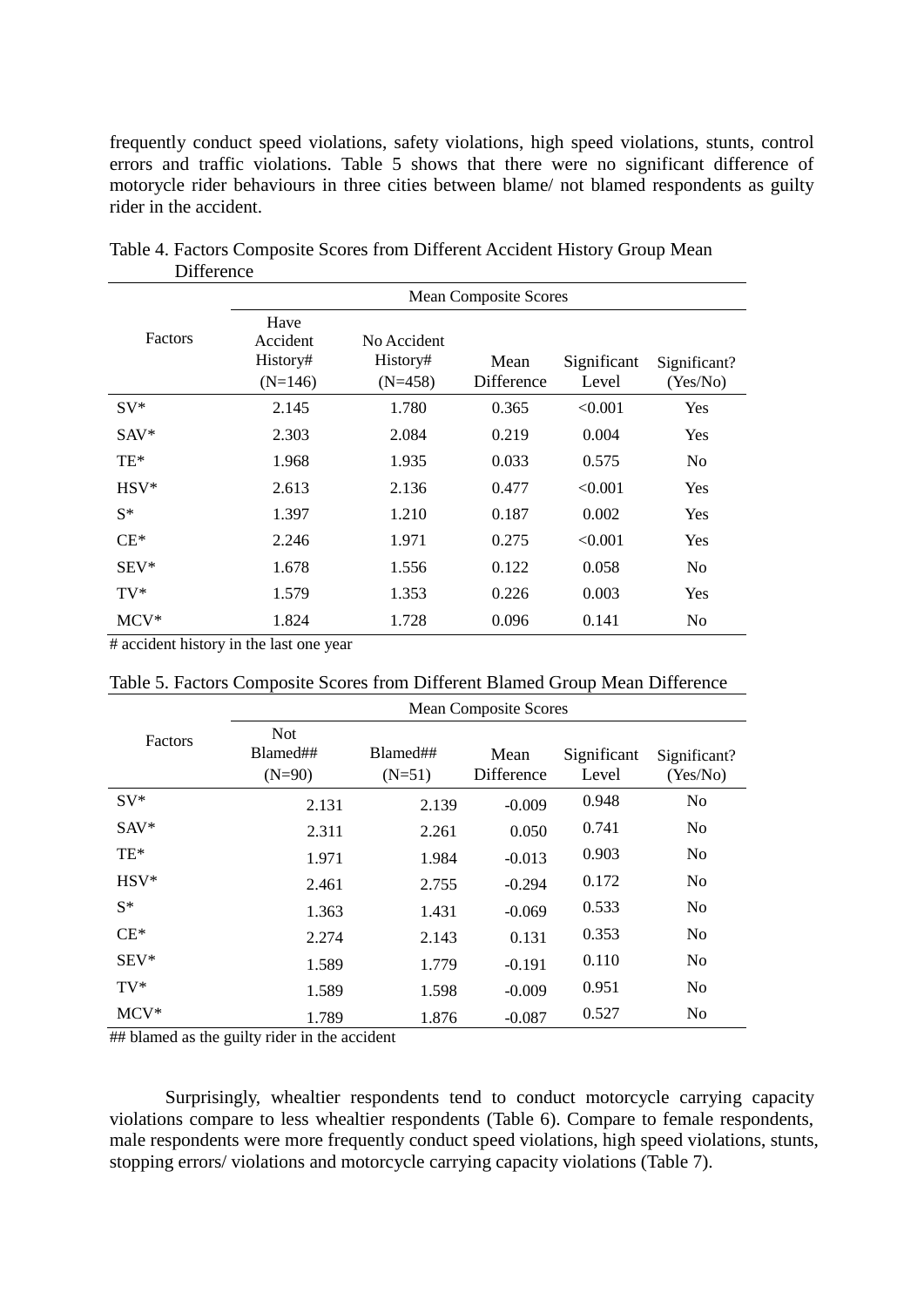|         | <b>Mean Composite Scores</b>              |                                         |                           |                      |                          |
|---------|-------------------------------------------|-----------------------------------------|---------------------------|----------------------|--------------------------|
| Factors | $<$ 3 Millions<br><b>IDR</b><br>$(N=556)$ | $>3$ Millions<br><b>IDR</b><br>$(N=48)$ | Mean<br><b>Difference</b> | Significant<br>Level | Significant?<br>(Yes/No) |
| $SV^*$  | 1.865                                     | 1.906                                   | $-0.042$                  | 0.668                | N <sub>o</sub>           |
| $SAV^*$ | 2.138                                     | 2.124                                   | 0.014                     | 0.908                | N <sub>o</sub>           |
| TE*     | 1.932                                     | 2.075                                   | $-0.143$                  | 0.125                | N <sub>o</sub>           |
| $HSV*$  | 2.249                                     | 2.281                                   | $-0.032$                  | 0.852                | N <sub>0</sub>           |
| $S^*$   | 1.243                                     | 1.396                                   | $-0.153$                  | 0.106                | N <sub>0</sub>           |
| $CE*$   | 2.027                                     | 2.160                                   | $-0.132$                  | 0.233                | N <sub>o</sub>           |
| $SEV^*$ | 1.569                                     | 1.781                                   | $-0.212$                  | 0.086                | N <sub>o</sub>           |
| $TV^*$  | 1.393                                     | 1.573                                   | $-0.180$                  | 0.071                | N <sub>o</sub>           |
| $MCV^*$ | 1.723                                     | 2.077                                   | $-0.354$                  | 0.005                | Yes                      |

Table 6. Factors Composite Scores from Different Monthly Expenditure Group Mean Difference

Table 7. Factors Composite Scores from Different Gender Group Mean Difference

|         |                   |                     | <b>Mean Composite Scores</b> |                      |                          |
|---------|-------------------|---------------------|------------------------------|----------------------|--------------------------|
| Factors | Male<br>$(N=389)$ | Female<br>$(N=215)$ | Mean<br><b>Difference</b>    | Significant<br>Level | Significant?<br>(Yes/No) |
| $SV^*$  | 1.921             | 1.772               | 0.149                        | 0.005                | Yes                      |
| $SAV^*$ | 2.150             | 2.114               | 0.035                        | 0.609                | N <sub>0</sub>           |
| $TE*$   | 1.919             | 1.988               | $-0.069$                     | 0.190                | N <sub>0</sub>           |
| $HSV*$  | 2.346             | 2.081               | 0.264                        | 0.007                | Yes                      |
| $S^*$   | 1.312             | 1.152               | 0.160                        | < 0.001              | Yes                      |
| $CE^*$  | 2.063             | 1.992               | 0.071                        | 0.256                | N <sub>o</sub>           |
| $SEV^*$ | 1.623             | 1.519               | 0.104                        | 0.039                | Yes                      |
| $TV^*$  | 1.422             | 1.381               | 0.040                        | 0.475                | N <sub>o</sub>           |
| $MCV^*$ | 1.809             | 1.647               | 0.162                        | 0.003                | Yes                      |

Table 8 shows that compare to maried respondents, unmarried respondents tend to conduct speed violations, high speed violations and stunts more frequently. Table 9 shows that younger respondents (<40 years old) tend to conduct speed violations and high speed violations more frequently.

Table 10 shows the comparison results of mean difference analysis between Putranto and Rostiana (2014b) and this present paper. It can be seen that the only clear distinction was the effect of whealth level and gender. It should be noted that SV\* and HSV\* were originally split from SV.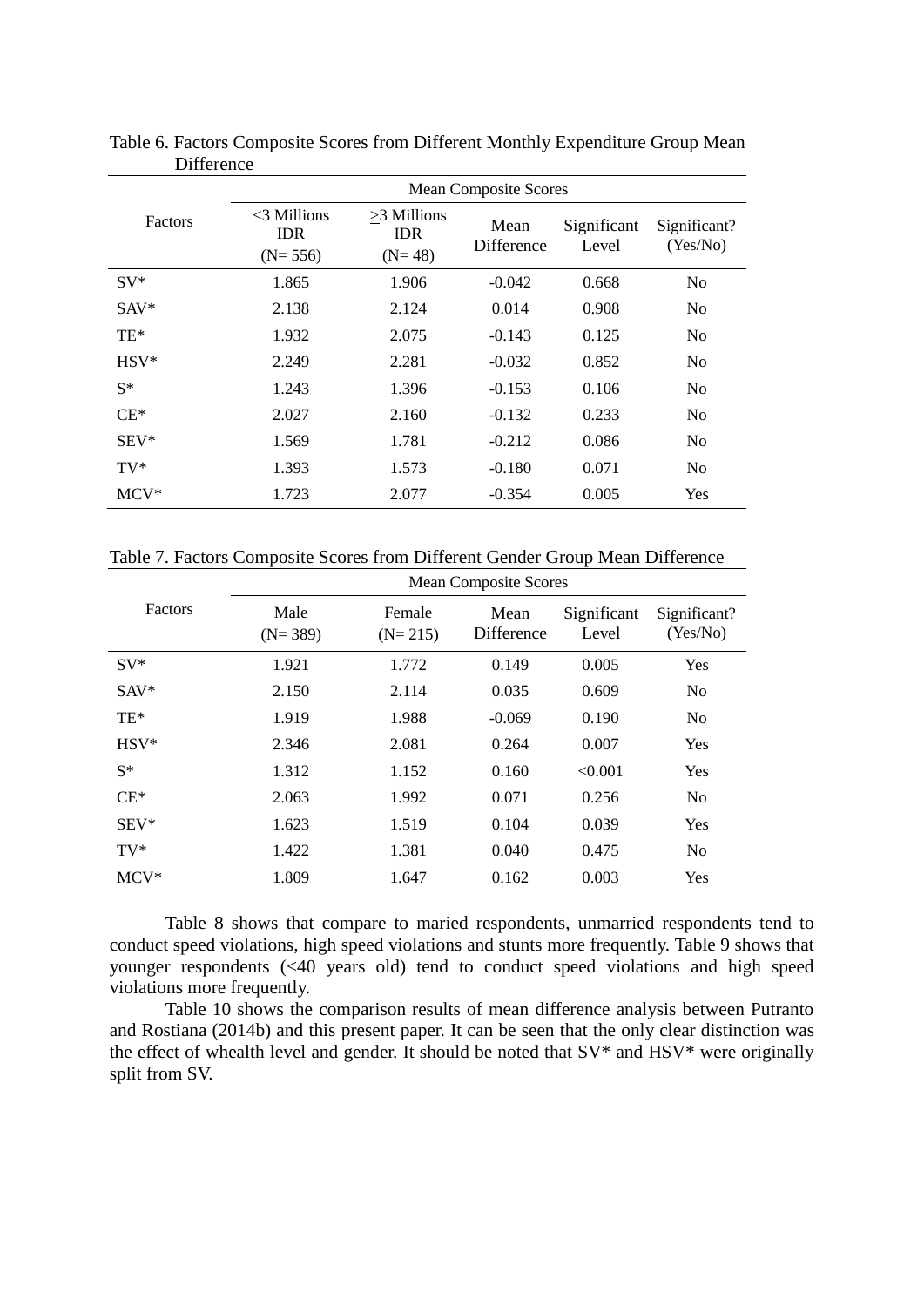|         | <b>Mean Composite Scores</b>          |                     |                    |                      |                          |
|---------|---------------------------------------|---------------------|--------------------|----------------------|--------------------------|
| Factors | Single/Widow/<br>Widower<br>$(N=451)$ | Maried<br>$(N=153)$ | Mean<br>Difference | Significant<br>Level | Significant?<br>(Yes/No) |
| $SV^*$  | 1.923                                 | 1.706               | 0.217              | < 0.001              | Yes                      |
| $SAV^*$ | 2.123                                 | 2.181               | $-0.058$           | 0.445                | N <sub>o</sub>           |
| $TE*$   | 1.954                                 | 1.912               | 0.041              | 0.469                | N <sub>o</sub>           |
| $HSV*$  | 2.338                                 | 1.997               | 0.341              | 0.001                | Yes                      |
| $S^*$   | 1.284                                 | 1.170               | 0.114              | 0.010                | Yes                      |
| $CE*$   | 2.065                                 | 1.958               | 0.107              | 0.101                | N <sub>o</sub>           |
| $SEV^*$ | 1.590                                 | 1.572               | 0.018              | 0.751                | N <sub>o</sub>           |
| $TV^*$  | 1.385                                 | 1.474               | $-0.089$           | 0.150                | N <sub>o</sub>           |
| $MCV^*$ | 1.730                                 | 1.815               | $-0.085$           | 0.184                | No                       |

Table 8. Factors Composite Scores from Different Marital Status Group Mean Difference

Table 9. Factors Composite Scores from Different Age Group Mean Difference

|         |                                |                                  | <b>Mean Composite Scores</b> |                      |                          |
|---------|--------------------------------|----------------------------------|------------------------------|----------------------|--------------------------|
| Factors | $>40$ Years<br>Old<br>$(N=62)$ | $<$ 40 Years<br>Old<br>$(N=542)$ | Mean<br>Difference           | Significant<br>Level | Significant?<br>(Yes/No) |
| $SV^*$  | 1.638                          | 1.894                            | $-0.256$                     | < 0.001              | Yes                      |
| $SAV^*$ | 2.070                          | 2.145                            | $-0.075$                     | 0.488                | N <sub>0</sub>           |
| TE*     | 1.881                          | 1.951                            | $-0.070$                     | 0.401                | N <sub>o</sub>           |
| $HSV*$  | 1.887                          | 2.293                            | $-0.406$                     | 0.008                | Yes                      |
| $S^*$   | 1.177                          | 1.264                            | $-0.086$                     | 0.161                | N <sub>0</sub>           |
| $CE*$   | 1.876                          | 2.056                            | $-0.180$                     | 0.067                | N <sub>o</sub>           |
| $SEV^*$ | 1.669                          | 1.576                            | 0.093                        | 0.262                | N <sub>0</sub>           |
| $TV^*$  | 1.395                          | 1.409                            | $-0.014$                     | 0.879                | N <sub>o</sub>           |
| $MCV^*$ | 1.753                          | 1.751                            | 0.002                        | 0.984                | No                       |

Table 10. Difference between results from Putranto and Rostiana (2014b) and present paper

| <b>Basis of Grouping</b> | Factors with Statistically Significant Mean Composite Scores Difference |                                   |  |  |
|--------------------------|-------------------------------------------------------------------------|-----------------------------------|--|--|
|                          | Putranto and Rostiana (2014b)                                           | <b>Present Paper</b>              |  |  |
| Accident history         | TE, SV, S, CE, SAV, TV                                                  | $SV^*$ , HSV*, CE*, SAV*, TV*     |  |  |
| Wealth level             |                                                                         | $MCV^*$                           |  |  |
| Gender                   | SV                                                                      | $SV^*$ , HSV*, $S^*$ , SEV*, MCV* |  |  |
| Marital status           | TE, SV, S                                                               | $SV^*$ , HSV*, S                  |  |  |
| Age                      | SV                                                                      | $SV^*$ , $HSV^*$                  |  |  |

# **7. CONCLUSIONS AND RECCOMENDATIONS**

The following conclusions can be made from the analysis that have been carried out in this paper, i.e.:

Respondents were relatively low skill but low risk riders.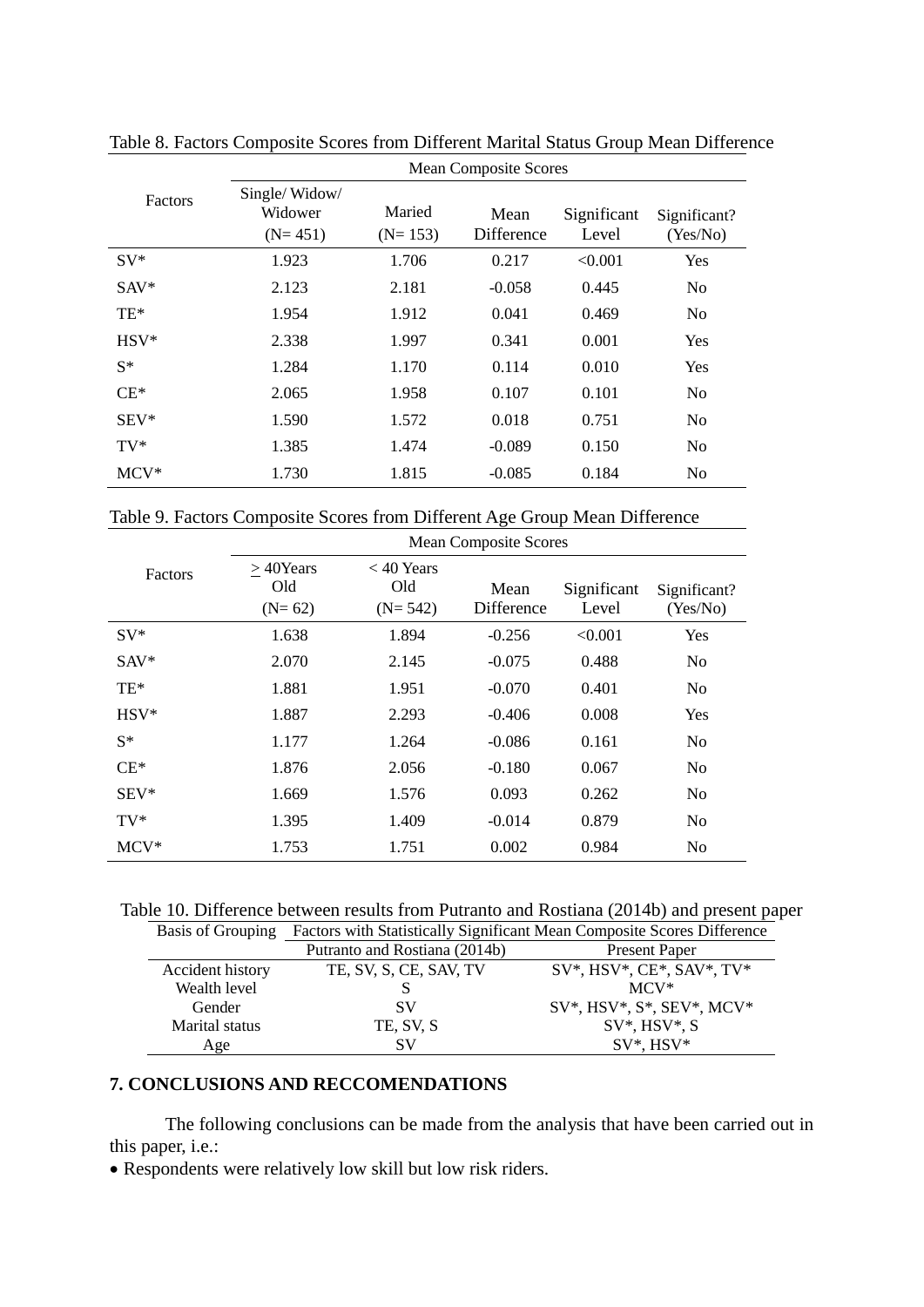- Stunts were less frequently conducted by respondents.
- Speed violations were dominant within violation behavioru of the respondents.
- Respondents involved in at least an accident in the last one year were more frequently conduct speed violations, safety violations, high speed violations, stunts, control errors and traffic violations.
- Surprisingly, whealtier respondents tend to conduct motorcycle carrying capacity violations compare to less whealtier respondents.
- Compare to female respondents, male respondents were more frequently conduct speed violations, high speed violations, stunts, stopping errors/ violations and motorcycle carrying capacity violations.
- Compare to maried respondents, unmarried respondents tend to conduct speed violations, high speed violations and stunts more frequently.
- Younger respondents (<40 years old) tend to conduct speed violations and high speed violations more frequently.

#### **REFERENCES**

- Ali, M, Saeed, M.M.S., Ali, M.M., Haidar, N. (2011). Determinants of helmet use behaviour among employed motorcycle riders in Yazd, Iran based in theory of planned behaviour. *Injury 42.* 864-869.
- Cheng, A.S., Ng, T.C. (2010). Development of a Chinese Motorcycle Rider Driving Violation Questionnaire. *Accident Analysis and Prevention 42,* 1250-1256.
- Elliot, M.A., Bughan, C.J., Sexton, B.F. (2007). Errors and violations in relation to motorcyclists' crash risk. Accident Analysis and Prevention 39, 491-499.
- Fergusson, D.M., Horwood, L.J., 2000. Drink Driving and Traffic Accidents in Young People. *Accident Analysis and Prevention,* 32, pp. 805-814.
- Furnham, A., Saipe, J., (1993). Person. Individ. Diff, Vol. 14, No. 2. Personality Correlates of Convicted Drivers. Great Britain
- Lajunen, T., Parker, D., Summala, H. 2004. The Manchester Driver Behaviour Questionnaire: A Cross-Cultural Study. *Accident Analysis and Prevention*, 36, pp. 231-238.
- Motevalian, S.A., Asadi-Lari, M., Rahimi, Eftekhar, M. (2011). Validation of Persian Version of Motorcycle Rider Behavior Questionnaires. *55th AAAM Annual Conference Annals of Advances in Automotive Medicine October 3*‐*5, 2011.*
- Ozkan, T., Lajunen, T., Dogruyol, B., Yildirim, Z., Coymak, A (2012). Motorcycle accidents, rider behaviour, and psychological models. *Accident Analysis and Prevention 49,* 124-132.
- Putranto, L.S., Anjaya, I.S. (2014). Initial Developmant of Indonesian Motorcycle Rider Behavioue Questionnaire. *Proceeding of 9th Asia Pacific Conference on Transportation and the Environment , 6-8 August, 2014.* Colombo, Srilanka
- Putranto, L.S, Kurniawan, J. (2013). 13th International Conference on Quality in Research (QiR). The Effect of External Disturbance to Car Driver and Motorcycle Rider Behaviour. Yogyakarta, Indonesia, 25-28 June 2013
- Putranto, L.S., Rostiana (2014a). *Studi Penanganan Perilaku Berisiko Pengemudi Sepeda Motor Indonesia*. Research Report (Unpublished).
- Putranto, L.S., Rostiana (2014b). Pengaruh Faktor Sosial Ekonomi dan Riwayat Kecelakaan terhadap Perilaku Pengemudi Sepeda Motor Indonesia. *Proceeding of 1st Andalas Civil Engineering Conference, 27 November2014.* Padang, Indonesia.
- Putranto, L.S., Rostiana (2015). Factors Affecting Indonesian Motorcycle Behaviour Rider. *Under Review for Proceeding of 14thInternational Conference on Quality in Research, 10-13 August 2015.* Lombok, Indonesia.